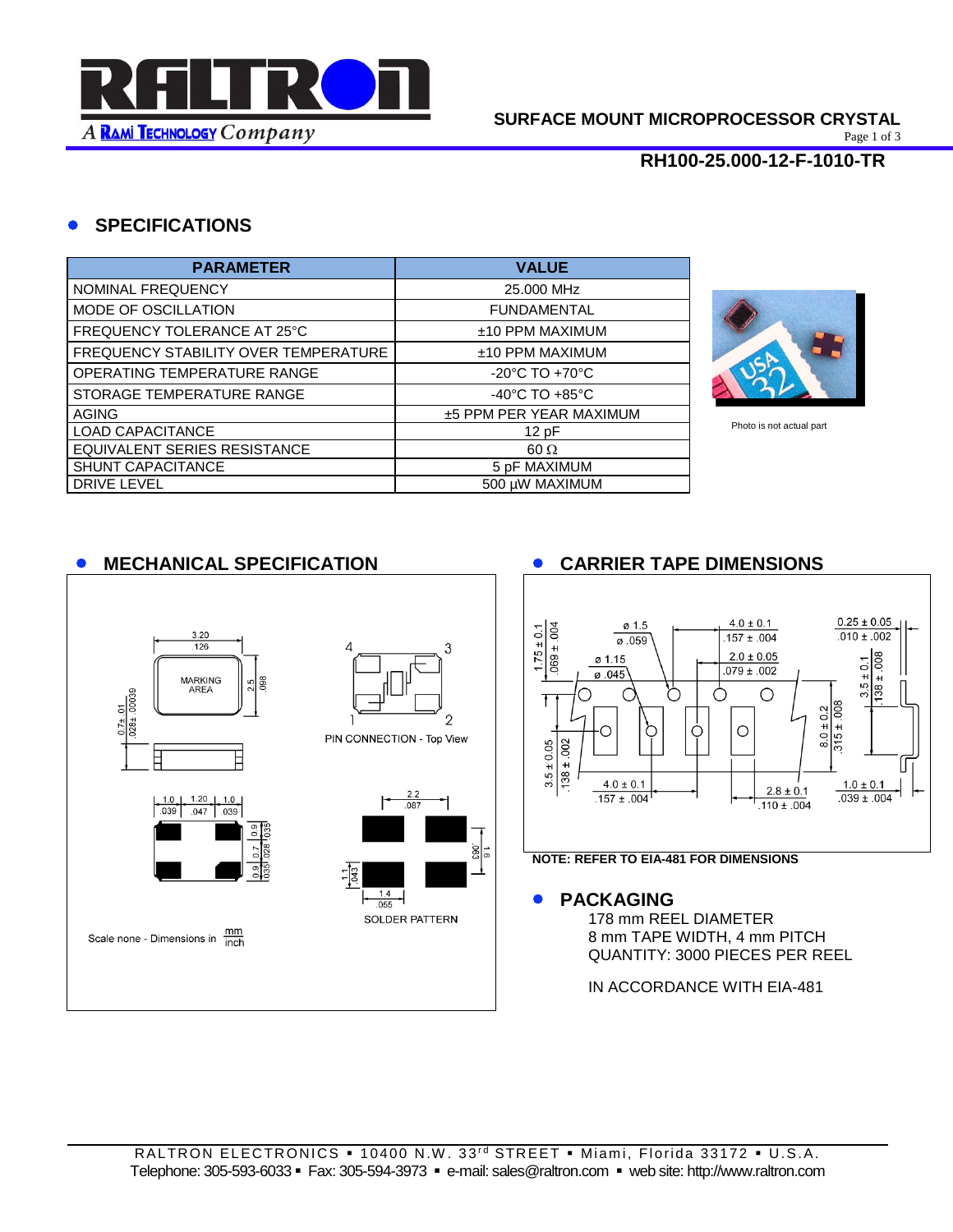

#### **SURFACE MOUNT MICROPROCESSOR CRYSTAL**

Page 2 of 3

# **• REFLOW PROFILE**

# **RH100-25.000-12-F-1010-TR**



| <b>Reflow profile</b>               |                   |                 |  |  |
|-------------------------------------|-------------------|-----------------|--|--|
| <b>Temperature Min Preheat</b>      | l smin            | $125^{\circ}$ C |  |  |
| <b>Temperature Max Preheat</b>      | l smax            | $150^{\circ}$ C |  |  |
| Time $(T_{SMIN}$ to $T_{SMAX}$ )    | ts                | 30-60 sec.      |  |  |
| Temperature                         |                   | $217^{\circ}$ C |  |  |
| Peak Temperature                    | Tр                | $260^{\circ}$ C |  |  |
| Ramp-up rate                        | $R_{\text{UP}}$   | 3°C/sec max.    |  |  |
| Ramp-down rate                      | R <sub>DOWN</sub> | 6°C/sec max.    |  |  |
| Time within 5°C of Peak Temperature | tp                | $10$ sec.       |  |  |
| Time t[25°C] to Peak Temperature    | t[25°C] to Peak   | 480 sec.        |  |  |
| Time                                |                   | 60-150 sec.     |  |  |

## **ENVIRONMENTAL**

| <b>PARAMETER</b>                | <b>VALUE</b>              |
|---------------------------------|---------------------------|
| MOISTURE SENSITIVITY LEVEL      |                           |
| RoHS-2                          | 6/6 COMPLIANT & LEAD FREE |
| <b>REACH SVHC</b>               | <b>COMPLIANT</b>          |
| HALOGEN-FREE                    | <b>COMPLIANT</b>          |
| <b>ESD CLASSIFICATION LEVEL</b> | N/A                       |
| <b>TERMINATION FINISH</b>       | Au                        |